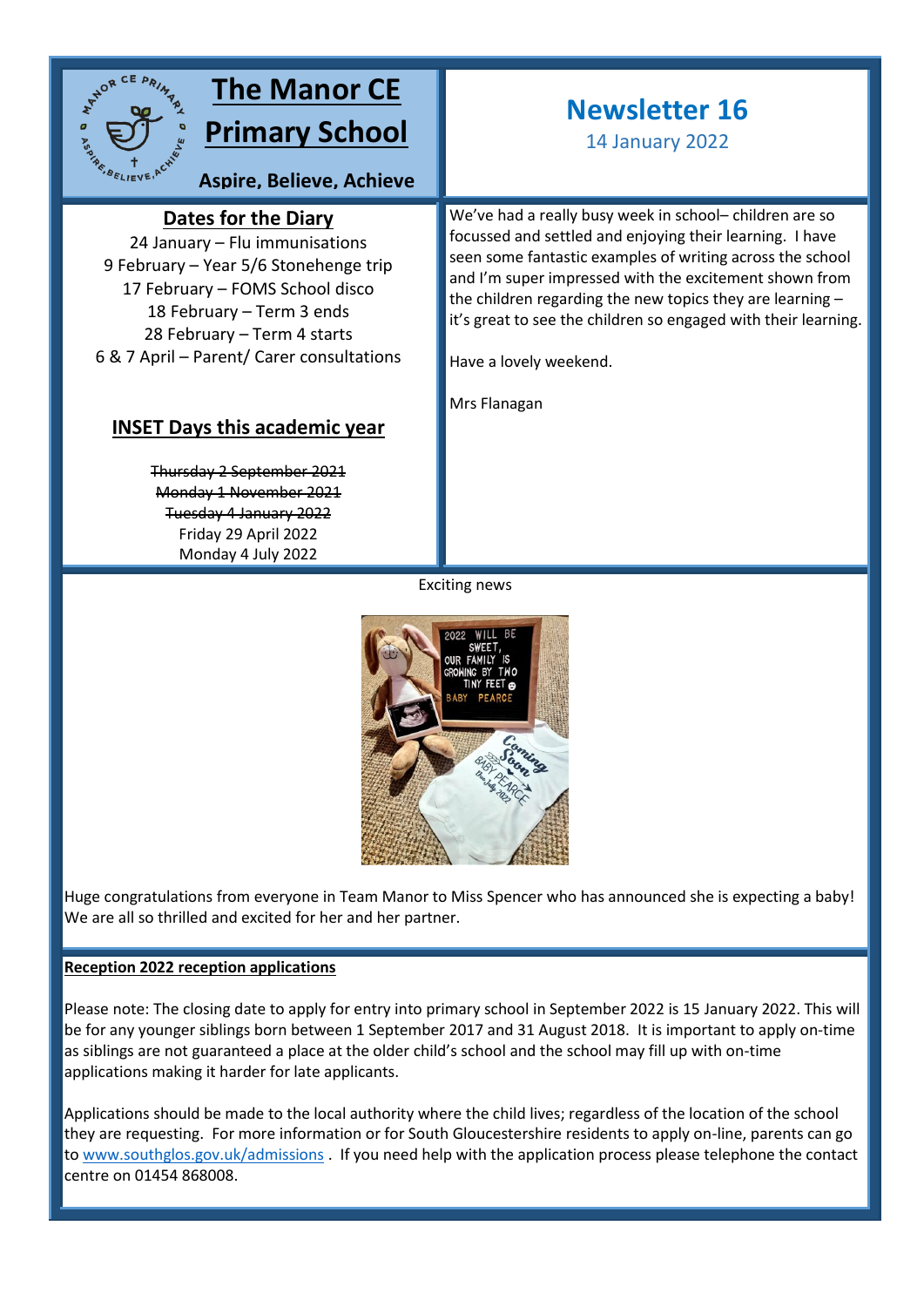#### **Europe Class**



Year 3 have had an incredible week learning all about the water cycle in geography and states of matter in science. We created our own water cycle experiments to observe in the classroom and we even tried a bit of role play to show the different stages of the water cycle. In science we explored the different states of matter and had lots of fun trapping gas in balloons and bubbles!

#### **Antarctica Class**



Antarctica class have made the most of the icy mornings and have been exploring the cold weather with their magnifying glasses. They found frost on grass, ice on playground equipment and could see their breaths in the air.

We talked about the thermometers outside and how the temperature had dropped to below zero overnight meaning Stickman got trapped in ice! How could we rescue him so that he could be with his Lady Love? He was eventually rescued after we talked about the different ways we could melt the ice and we had great fun trying different methods.

#### **South America Class**

Another packed week in Year 6. Home Learning books with this term's spellings and KIRFs were sent home on Monday.

In English this week, we have begun our new English unit based on 'Kensuke's Kingdom' by Michael Morpurgo. In Maths we have used the 'bubble' strategy to help calculate percentages.

We began our new topic 'From Foraging to Farming' by developing our chronology throughout history by creating a human timeline. We have also begun our artist study of Yayoi Kusama, a contemporary artist from Japan, by looking closely at her life, work and her inspirations.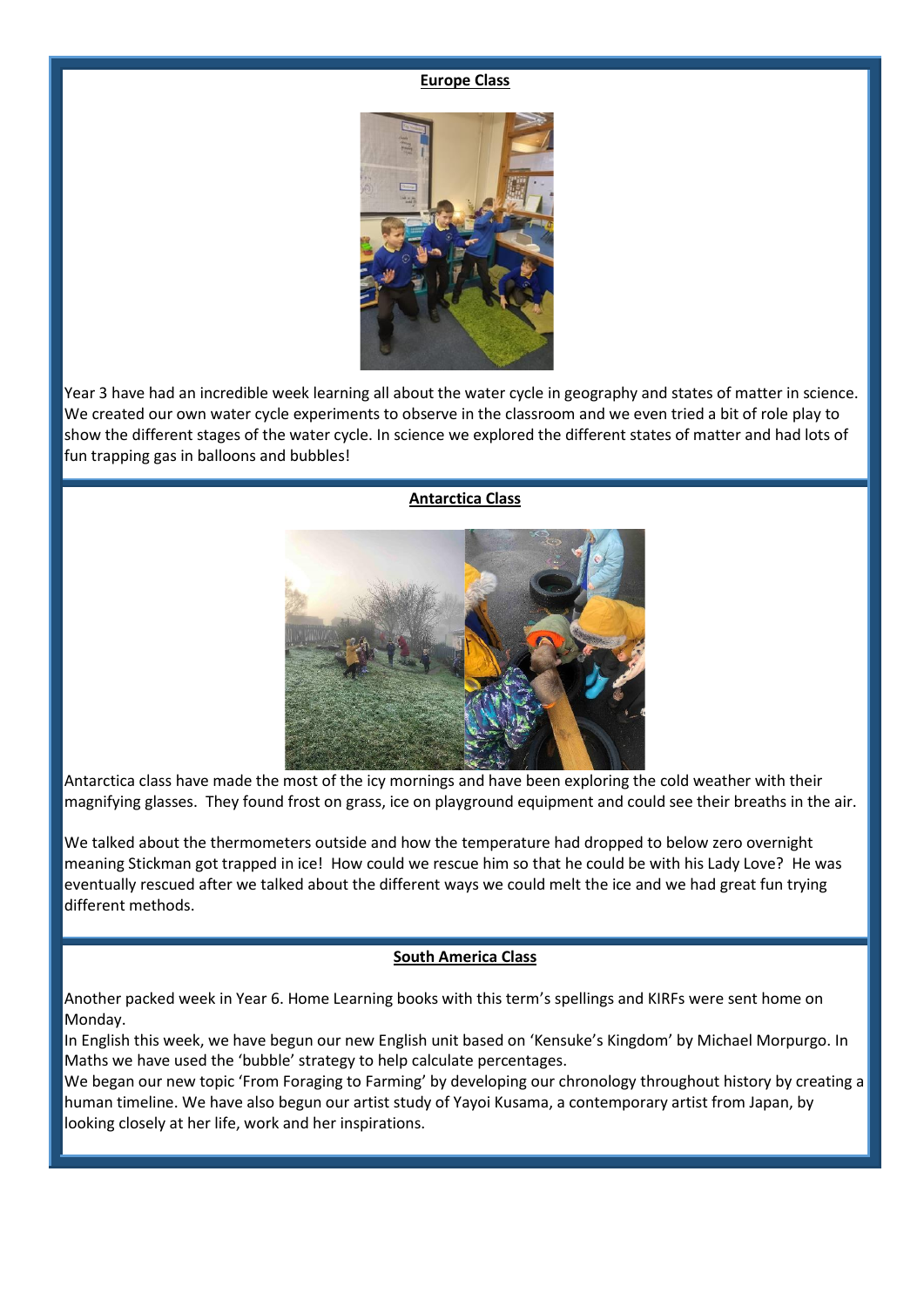#### **Africa Class**



WOW- Year 2 is full of wonderful readers! Children have gone above and beyond this week to try and read 7 times at home and many have been successful. It is amazing the difference this has made and we can't wait to see the children keeping up this love for reading. In topic, we have been learning all about climate zones and the equator. We used lots of amethyst power to work as a team and identify where the different countries were on a map before working out which climate zone they must be in. We had an experience day in English where we learnt about firework displays, ready to write the next part of our story. We also created some beautiful pictures to help come up with some amazing adjectives to describe the fireworks. **Next week, children will not be receiving prizes if they read 7 times, however it would be amazing to see everyone keeping up reading 5x at home!** 

#### **Asia Class**



This week Year 4 have had the very exciting opportunity to start learning Djembe drums! We were visited by an external teacher who taught us how to keep a steady beat and play in ensemble. The children loved experimenting with the pitch of the drums and had a great time playing some call and response games. Can't wait to see what we learn next Thursday!



#### **Australia Class**

Ahhhhhh Me Hearties! We loved our pirate experience day this week. We all worked together to create a pirate ship and sail across the seven seas. Children caught fish for dinner and shot cannon balls at enemy ships. We will use this to help with our writing as Grandad crosses the sea to his island. In topic this week, we have been learning about the Equator and how it affec ts climate. Next week, we will start learning about Robert Falcon Scott and his expedition to the Antarctic.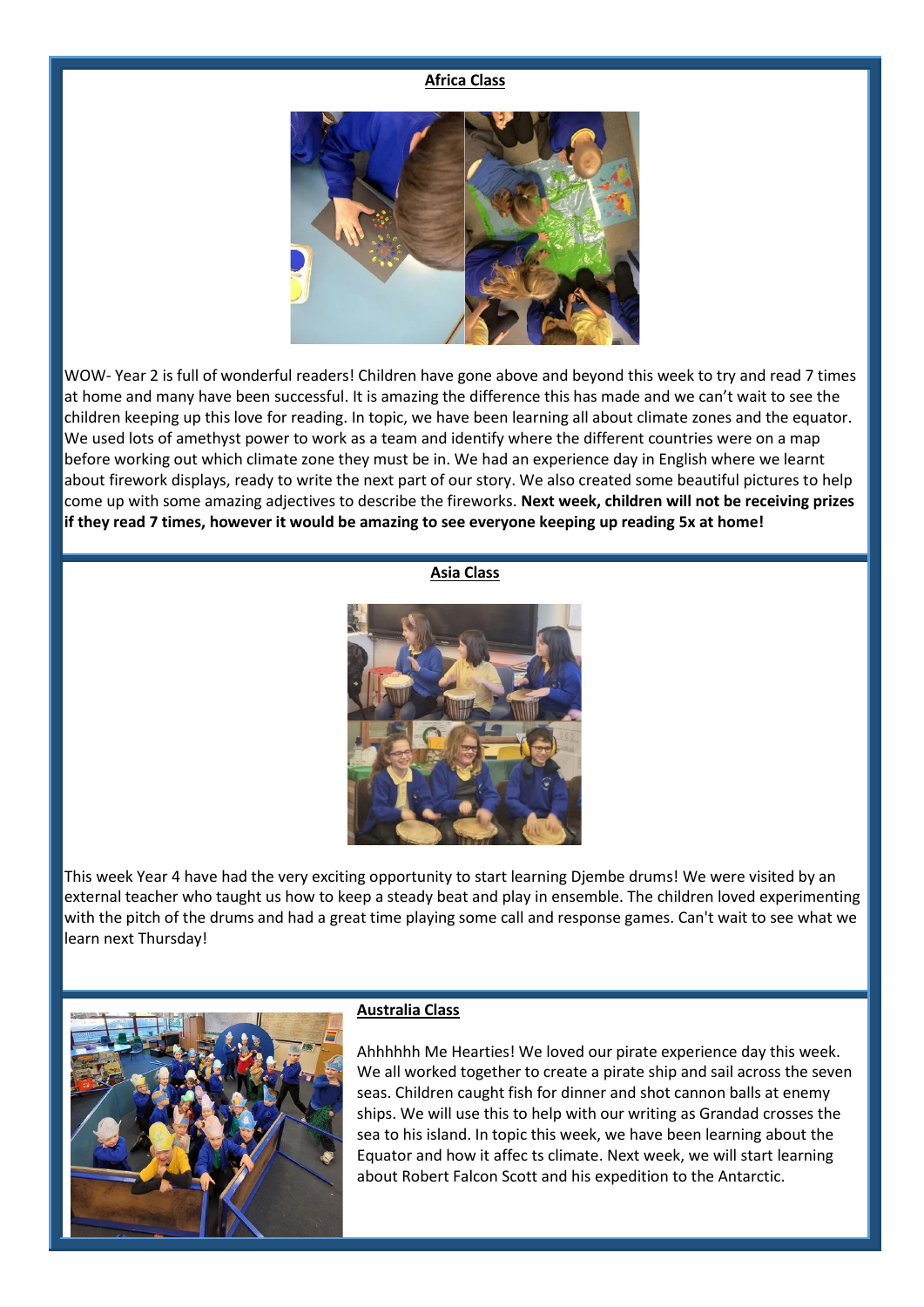#### **North America Class**



We have had a very creative week in Year 5 this week. We have continued to look at the artist Yayoi Kusama and have been really inspired by her artistic style. This has led us to explore colour and pattern and we are developing our painting skills by trying to be precise with our brushwork. In dance, we have added to our piece - choreographing a motif that we can use throughout the whole performance. Finally, in our English lessons we have been using our fantastic descriptive skills to write about a mysterious shop that appears from nowhere.

## **Attendance - Lateness**

Please could you ensure your child gets to school by 8:50am each day unless it has been authorised in advance.

There have been a number of children arriving after the bell recently.

When a child is late, not only are they missing out on key learning time, it can cause disruption in the classroom for other pupils and the class teacher.

The school gates are open at 8:40am every morning and are closed at 8:50am, pupils who arrive after this will need to enter via the main school entrance.

Thank you in advance for your support.